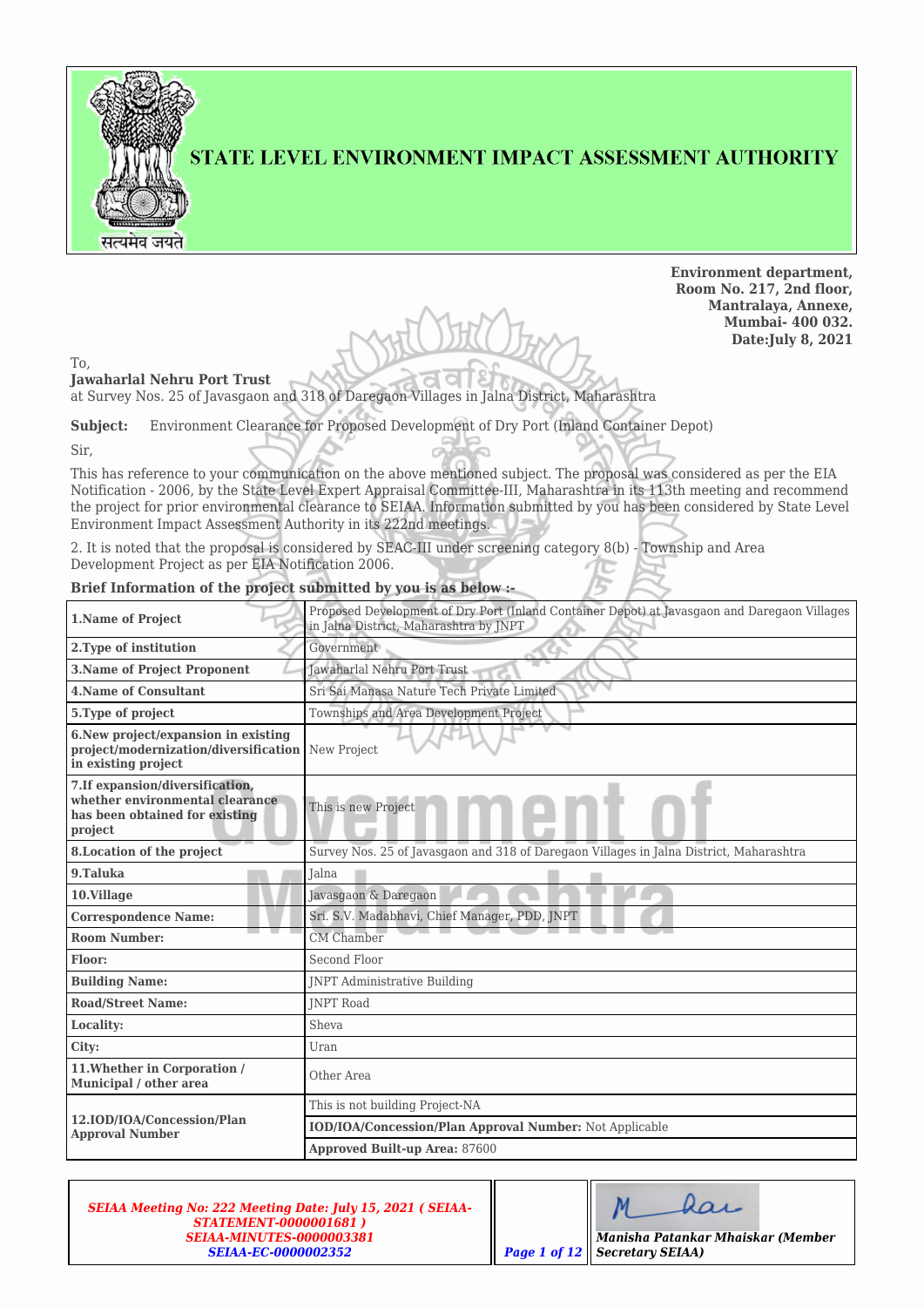| 13. Note on the initiated work (If<br>applicable)                                   | DPR prepared for Development of Dry Port                                       |
|-------------------------------------------------------------------------------------|--------------------------------------------------------------------------------|
| 14.LOI / NOC / IOD from MHADA/<br>Other approvals (If applicable)                   | This is not building Project-Not Applicable                                    |
| 15. Total Plot Area (sq. m.)                                                        | 181.89 Hectare                                                                 |
| <b>16.Deductions</b>                                                                | This is not building Project-Not Applicable                                    |
| 17. Net Plot area                                                                   | 181.89 Hectare                                                                 |
|                                                                                     | <b>FSI area (sq. m.):</b> This is not building Project-Not Applicable          |
| 18 (a). Proposed Built-up Area (FSI &<br>Non-FSI)                                   | Non FSI area (sq. m.): Not applicable                                          |
|                                                                                     | <b>Total BUA area (sq. m.): 181.89</b>                                         |
|                                                                                     | <b>Approved FSI area (sq. m.):</b> This is not building Project-Not Applicable |
| 18 (b). Approved Built up area as per<br><b>DCR</b>                                 | Approved Non FSI area (sq. m.): This is not building Project-Not Applicable    |
|                                                                                     | Date of Approval: 01-01-1900                                                   |
| 19. Total ground coverage (m2)                                                      | 243100                                                                         |
| 20. Ground-coverage Percentage (%)<br>(Note: Percentage of plot not open<br>to sky) | 13.37                                                                          |
| 21. Estimated cost of the project                                                   | 5604700000<br>$\alpha$                                                         |



# **Government of Maharashtra**

*SEIAA Meeting No: 222 Meeting Date: July 15, 2021 ( SEIAA-STATEMENT-0000001681 ) SEIAA-MINUTES-0000003381 SEIAA-EC-0000002352 Page 2 of 12*

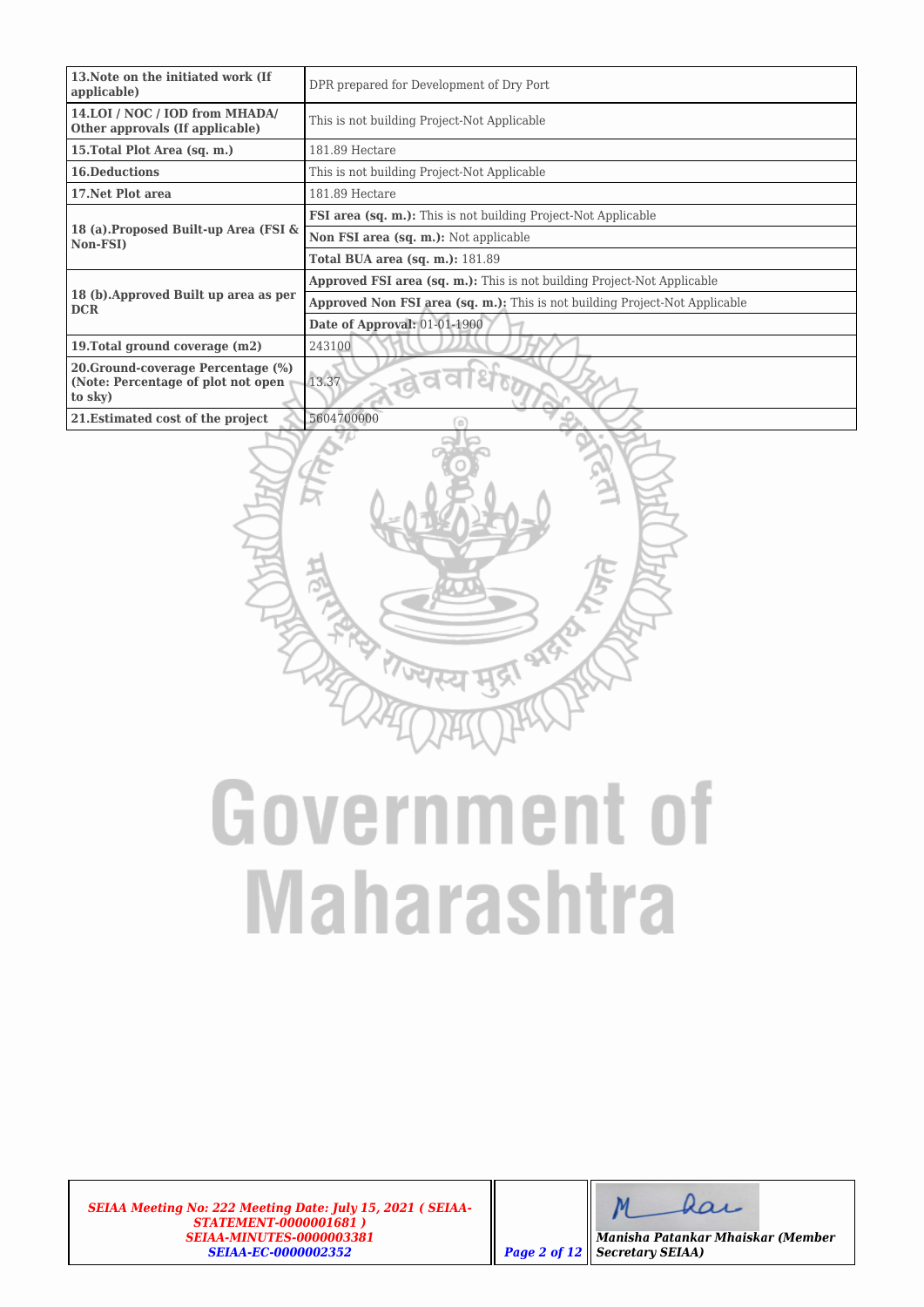|                                             | <b>22. Production Details</b>                             |                                                           |                                 |                                 |                                                          |                |  |  |  |
|---------------------------------------------|-----------------------------------------------------------|-----------------------------------------------------------|---------------------------------|---------------------------------|----------------------------------------------------------|----------------|--|--|--|
| <b>Serial</b><br><b>Number</b>              |                                                           | <b>Product</b><br>Existing (MT/M)                         |                                 |                                 | Proposed (MT/M)                                          | Total (MT/M)   |  |  |  |
| 1                                           | Proposed project is a<br>development of dry<br>port       |                                                           | Not Applicable                  |                                 | Not Applicable                                           | Not Applicable |  |  |  |
|                                             |                                                           |                                                           |                                 |                                 | <b>23. Total Water Requirement</b>                       |                |  |  |  |
|                                             |                                                           | <b>Source of water</b>                                    |                                 | <b>MIDC</b>                     |                                                          |                |  |  |  |
|                                             |                                                           | Fresh water (CMD):                                        |                                 | 918                             |                                                          |                |  |  |  |
|                                             |                                                           | <b>Recycled water -</b><br>Flushing (CMD):                |                                 | 4                               |                                                          |                |  |  |  |
|                                             |                                                           | <b>Recycled water -</b><br><b>Gardening (CMD):</b>        |                                 | 10                              |                                                          |                |  |  |  |
|                                             |                                                           | <b>Swimming pool</b><br>make up (Cum):                    |                                 | Not applicable                  |                                                          |                |  |  |  |
| Dry season:                                 |                                                           | <b>Total Water</b><br><b>Requirement (CMD)</b>            |                                 | 918                             |                                                          |                |  |  |  |
|                                             |                                                           | Fire fighting -<br><b>Underground water</b><br>tank(CMD): |                                 | No underground Tank is proposed |                                                          |                |  |  |  |
|                                             |                                                           | Fire fighting -<br><b>Overhead water</b><br>$tank(CMD)$ : |                                 | No overhead tank is proposed    |                                                          |                |  |  |  |
|                                             |                                                           |                                                           | <b>Excess treated water</b>     | Nil                             |                                                          |                |  |  |  |
|                                             |                                                           | <b>Source of water</b>                                    |                                 | <b>MIDC</b>                     |                                                          |                |  |  |  |
|                                             |                                                           | Fresh water (CMD):                                        |                                 | 918                             |                                                          |                |  |  |  |
|                                             |                                                           | <b>Recycled water-</b><br>Flushing (CMD):                 |                                 | 14                              |                                                          |                |  |  |  |
|                                             |                                                           | Recycled water<br><b>Gardening (CMD):</b>                 |                                 | Not applicable                  |                                                          |                |  |  |  |
|                                             |                                                           | <b>Swimming pool</b><br>make up (Cum):                    |                                 | Not applicable                  |                                                          |                |  |  |  |
| Wet season:                                 |                                                           | <b>Total Water</b><br><b>Requirement (CMD)</b><br>÷.      |                                 | 918                             |                                                          |                |  |  |  |
|                                             | Fire fighting -<br><b>Underground water</b><br>tank(CMD): |                                                           | No underground Tank is proposed |                                 |                                                          |                |  |  |  |
|                                             |                                                           | Fire fighting -<br><b>Overhead water</b><br>tank(CMD):    |                                 | No overhead tank is proposed    |                                                          |                |  |  |  |
|                                             |                                                           |                                                           | <b>Excess treated water</b>     | Nil                             |                                                          |                |  |  |  |
| <b>Details of Swimming</b><br>pool (If any) |                                                           |                                                           |                                 |                                 | Not applicable-Proposed project is a liquid Cargo Jetty. |                |  |  |  |

 $M$ dar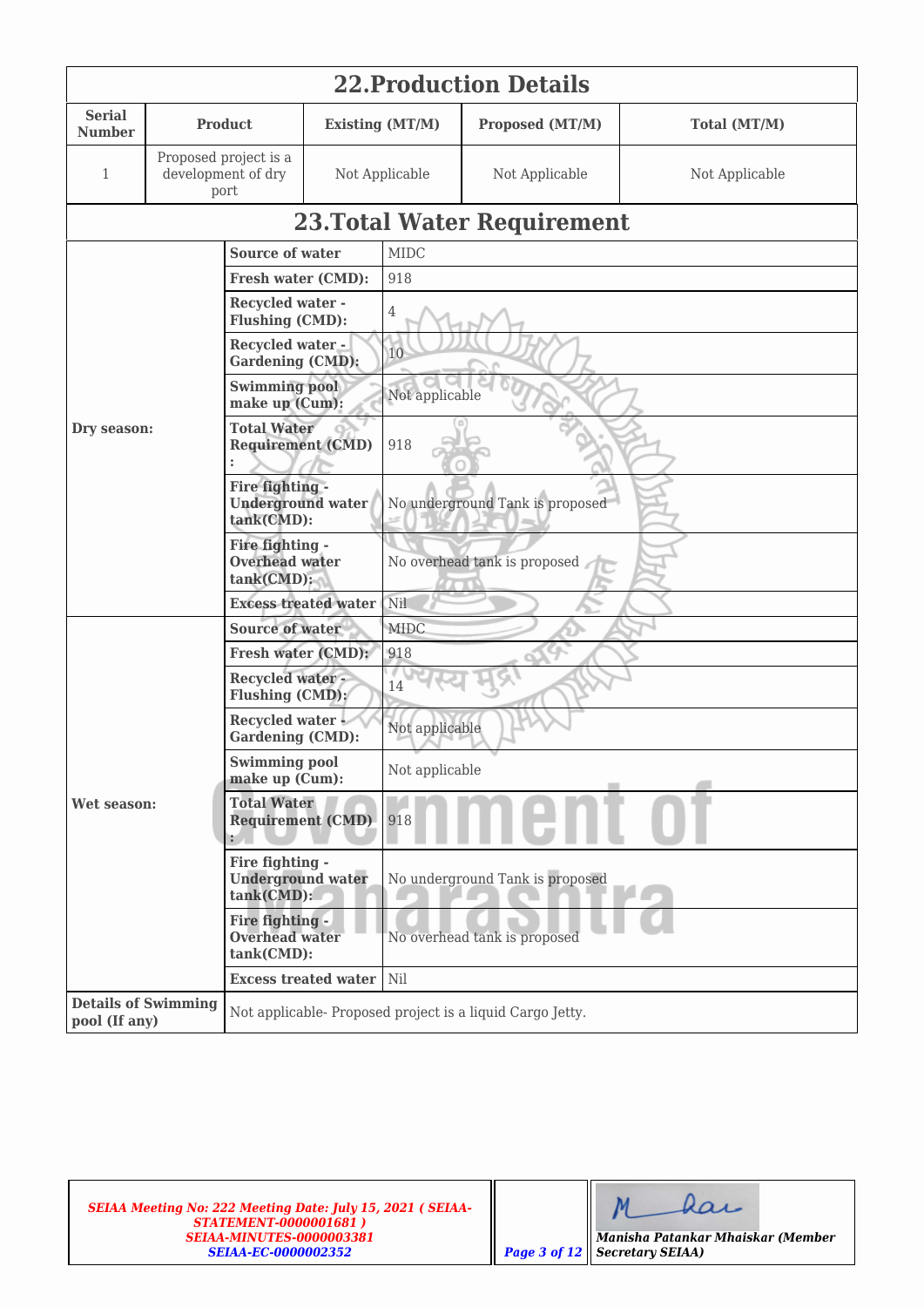|                                              | <b>24. Details of Total water consumed</b> |                                                                         |              |                                                                    |                                             |              |                       |                 |              |  |  |
|----------------------------------------------|--------------------------------------------|-------------------------------------------------------------------------|--------------|--------------------------------------------------------------------|---------------------------------------------|--------------|-----------------------|-----------------|--------------|--|--|
| Particula<br>rs                              |                                            | <b>Consumption (CMD)</b>                                                |              | Loss (CMD)                                                         |                                             |              | <b>Effluent (CMD)</b> |                 |              |  |  |
| Water<br><b>Require</b><br>ment              | <b>Existing</b>                            | <b>Proposed</b>                                                         | <b>Total</b> | <b>Existing</b>                                                    | <b>Proposed</b>                             | <b>Total</b> | <b>Existing</b>       | <b>Proposed</b> | <b>Total</b> |  |  |
| Fresh<br>water<br>requireme<br>nt            | $\overline{0}$                             | 918<br>918                                                              |              | $\theta$                                                           | 904                                         | 904          | 0                     | 14              | 14           |  |  |
|                                              |                                            | <b>Level of the Ground</b>                                              |              | 20 to 25 m below ground level                                      |                                             |              |                       |                 |              |  |  |
|                                              |                                            | water table:<br>Size and no of RWH<br>$tank(s)$ and<br><b>Quantity:</b> |              |                                                                    | $1$ No. $100 \times 50 \times 2 = 10000$ m3 |              |                       |                 |              |  |  |
|                                              |                                            | <b>Location of the RWH</b><br>$tank(s)$ :                               |              |                                                                    | South corner of the proposed project area   |              |                       |                 |              |  |  |
| 25. Rain Water<br><b>Harvesting</b><br>(RWH) |                                            | <b>Quantity of recharge</b><br>pits:                                    |              | <b>CALLED</b><br>Nil                                               |                                             |              |                       |                 |              |  |  |
|                                              |                                            | Size of recharge pits                                                   |              | Nil \                                                              |                                             |              |                       |                 |              |  |  |
|                                              |                                            | <b>Budgetary allocation</b><br>(Capital cost) :                         |              | Naturally available at site shall be used as a RWH pit             |                                             |              |                       |                 |              |  |  |
|                                              |                                            | <b>Budgetary allocation</b><br>$(0 \& M cost):$                         |              | Nil                                                                |                                             |              |                       |                 |              |  |  |
|                                              |                                            | <b>Details of UGT tanks</b><br>if any :                                 |              | NOT APPLICABLE                                                     |                                             |              |                       |                 |              |  |  |
|                                              |                                            |                                                                         |              |                                                                    |                                             |              |                       |                 |              |  |  |
|                                              |                                            | <b>Natural water</b><br>drainage pattern:                               |              | South and east of the proposed project area                        |                                             |              |                       |                 |              |  |  |
| 26.Storm water<br>drainage                   |                                            | <b>Quantity of storm</b><br>water:                                      |              | 2376.4 m3                                                          |                                             |              |                       |                 |              |  |  |
|                                              |                                            | <b>Size of SWD:</b>                                                     |              | Width -1 m & Depth - 1.5 m (Average Depth)                         |                                             |              |                       |                 |              |  |  |
|                                              |                                            |                                                                         |              |                                                                    |                                             |              |                       |                 |              |  |  |
|                                              |                                            | <b>Sewage generation</b><br>in KLD:                                     |              | 14                                                                 |                                             |              |                       |                 |              |  |  |
|                                              |                                            | <b>STP</b> technology:                                                  |              | Waste water treatment using SBR Technology.                        |                                             |              |                       |                 |              |  |  |
| 27. Sewage and                               |                                            | <b>Capacity of STP</b><br>$(CMD)$ :                                     |              | 1 - 25 KLD                                                         |                                             |              |                       |                 |              |  |  |
| <b>Waste water</b>                           |                                            | <b>Location &amp; area of</b><br>the STP:                               |              | South corner of the proposed project area. Will be provide in EIA. |                                             |              |                       |                 |              |  |  |
|                                              |                                            | <b>Budgetary allocation</b><br>(Capital cost):                          |              | 14290000                                                           |                                             |              |                       |                 |              |  |  |
|                                              |                                            | <b>Budgetary allocation</b><br>$(0 \& M cost):$                         |              | 500000                                                             |                                             |              |                       |                 |              |  |  |

dar  $M$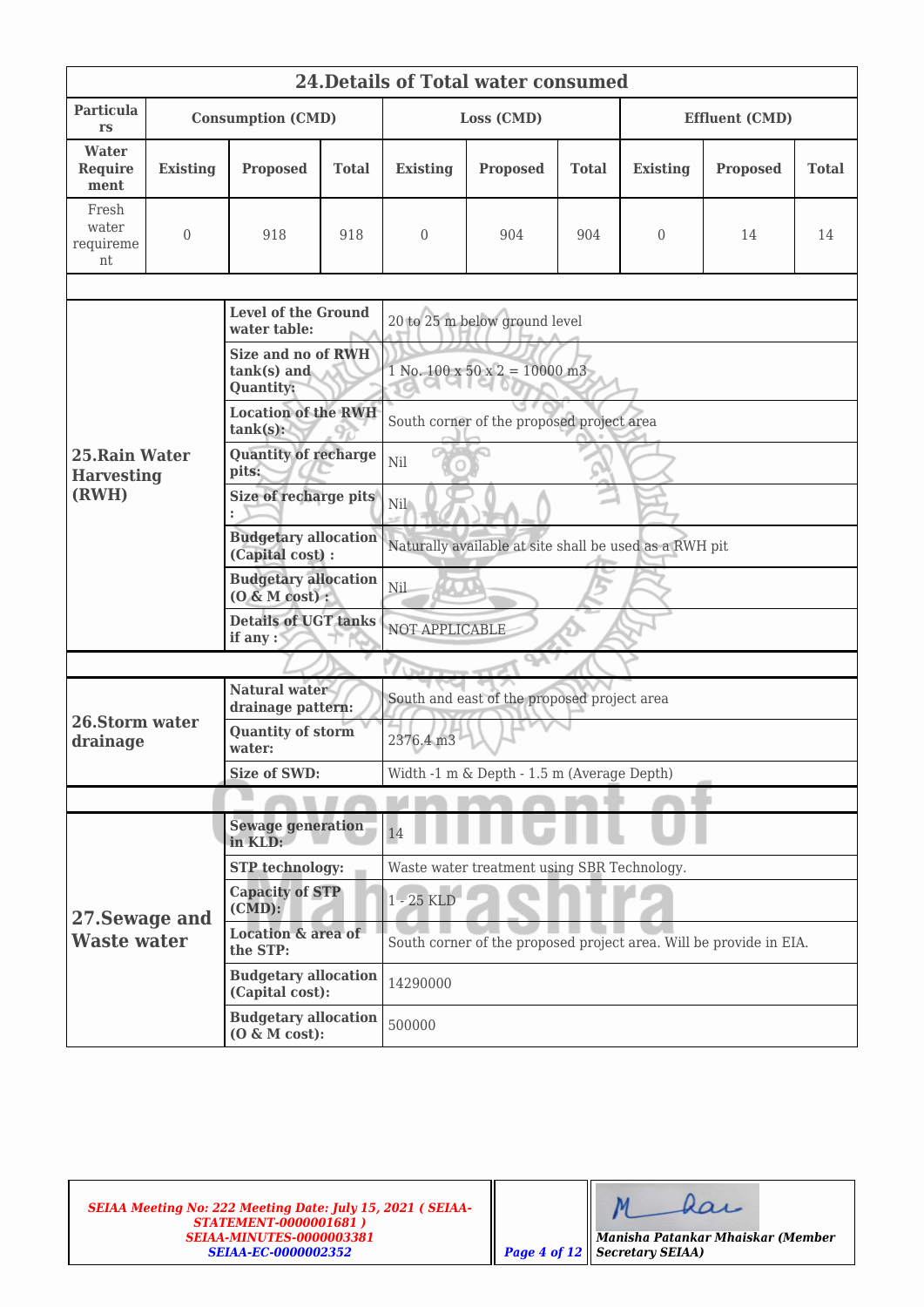|                                                    | <b>28. Solid waste Management</b>                     |                                         |  |  |  |
|----------------------------------------------------|-------------------------------------------------------|-----------------------------------------|--|--|--|
| <b>Waste generation in</b>                         | <b>Waste generation:</b>                              | None                                    |  |  |  |
| the Pre Construction<br>and Construction<br>phase: | Disposal of the<br>construction waste<br>debris:      | Not Applicable                          |  |  |  |
|                                                    | Dry waste:                                            | 36 kg/day                               |  |  |  |
|                                                    | Wet waste:                                            | 72 kg/day                               |  |  |  |
| <b>Waste generation</b>                            | <b>Hazardous waste:</b>                               | None                                    |  |  |  |
| in the operation<br><b>Phase:</b>                  | <b>Biomedical waste (If</b><br>applicable):           | None                                    |  |  |  |
|                                                    | <b>STP Sludge (Dry</b><br>sludge):                    | $1.5$ kg/day                            |  |  |  |
|                                                    | Others if any:                                        | None                                    |  |  |  |
|                                                    | Dry waste:                                            | Recyclable                              |  |  |  |
|                                                    | Wet waste:                                            | Composting                              |  |  |  |
|                                                    | <b>Hazardous waste:</b>                               | Not Applicable                          |  |  |  |
| <b>Mode of Disposal</b><br>of waste:               | <b>Biomedical waste (If</b><br>applicable):           | Not Applicable                          |  |  |  |
|                                                    | <b>STP Sludge (Dry</b><br>sludge):                    | Shall be used as a manure for greenbelt |  |  |  |
|                                                    | Others if any:                                        | Not Applicable                          |  |  |  |
|                                                    | Location(s):                                          | Not Applicable                          |  |  |  |
| Area<br>requirement:                               | Area for the storage<br>of waste & other<br>material: | Not Applicable                          |  |  |  |
|                                                    | Area for machinery:                                   | Not applicable                          |  |  |  |
| <b>Budgetary allocation</b>                        | Capital cost:                                         | Not applicable                          |  |  |  |
| (Capital cost and<br>O&M cost):                    | $0 \& M cost:$                                        | Not Applicable                          |  |  |  |
|                                                    |                                                       |                                         |  |  |  |

# **Government of Maharashtra**

*SEIAA Meeting No: 222 Meeting Date: July 15, 2021 ( SEIAA-STATEMENT-0000001681 ) SEIAA-MINUTES-0000003381 SEIAA-EC-0000002352 Page 5 of 12*

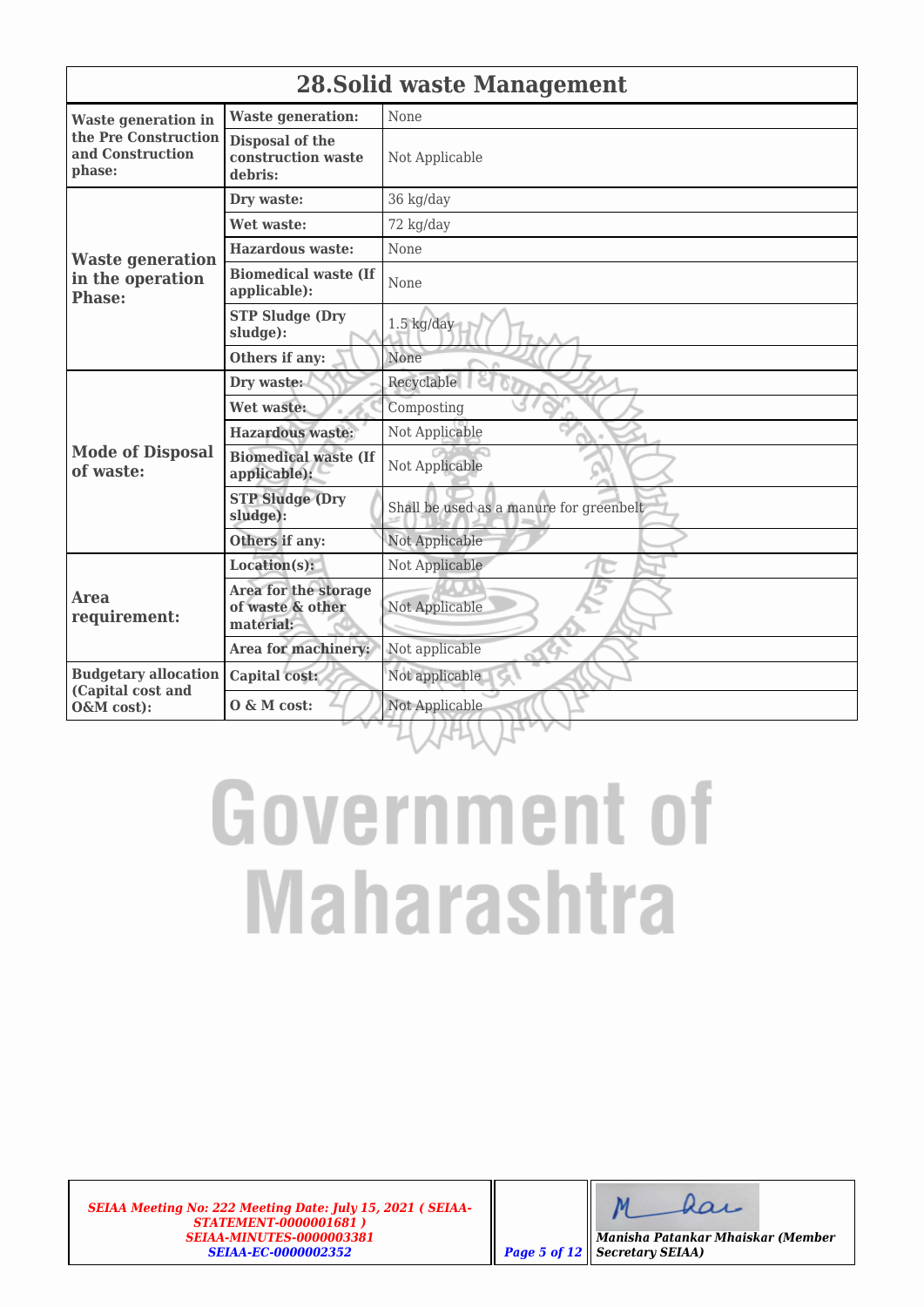| <b>29. Effluent Charecterestics</b>     |                                   |                          |                                                                                                                                                      |                |                |  |  |  |  |
|-----------------------------------------|-----------------------------------|--------------------------|------------------------------------------------------------------------------------------------------------------------------------------------------|----------------|----------------|--|--|--|--|
| <b>Serial</b><br><b>Number</b>          | <b>Parameters</b>                 | <b>Unit</b>              | <b>Outlet Effluent</b><br><b>Inlet Effluent</b><br><b>Effluent discharge</b><br>standards (MPCB)<br><b>Charecterestics</b><br><b>Charecterestics</b> |                |                |  |  |  |  |
|                                         | Not Applicable                    | <b>Not</b><br>Applicable | Not Applicable                                                                                                                                       | Not Applicable | Not Applicable |  |  |  |  |
| $(CMD)$ :                               | Amount of effluent generation     | Not Applicable           |                                                                                                                                                      |                |                |  |  |  |  |
| Capacity of the ETP:                    |                                   | Not Applicable           |                                                                                                                                                      |                |                |  |  |  |  |
| Amount of treated effluent<br>recycled: |                                   | Not Applicable           |                                                                                                                                                      |                |                |  |  |  |  |
|                                         | Amount of water send to the CETP: | Not Applicable           |                                                                                                                                                      |                |                |  |  |  |  |
| Membership of CETP (if require):        |                                   | Not Applicable           |                                                                                                                                                      |                |                |  |  |  |  |
|                                         | Note on ETP technology to be used | Not Applicable           |                                                                                                                                                      |                |                |  |  |  |  |
|                                         | Disposal of the ETP sludge        | Not Applicable<br>d      |                                                                                                                                                      |                |                |  |  |  |  |



# **Government of Maharashtra**

*SEIAA Meeting No: 222 Meeting Date: July 15, 2021 ( SEIAA-STATEMENT-0000001681 ) SEIAA-MINUTES-0000003381 SEIAA-EC-0000002352 Page 6 of 12*

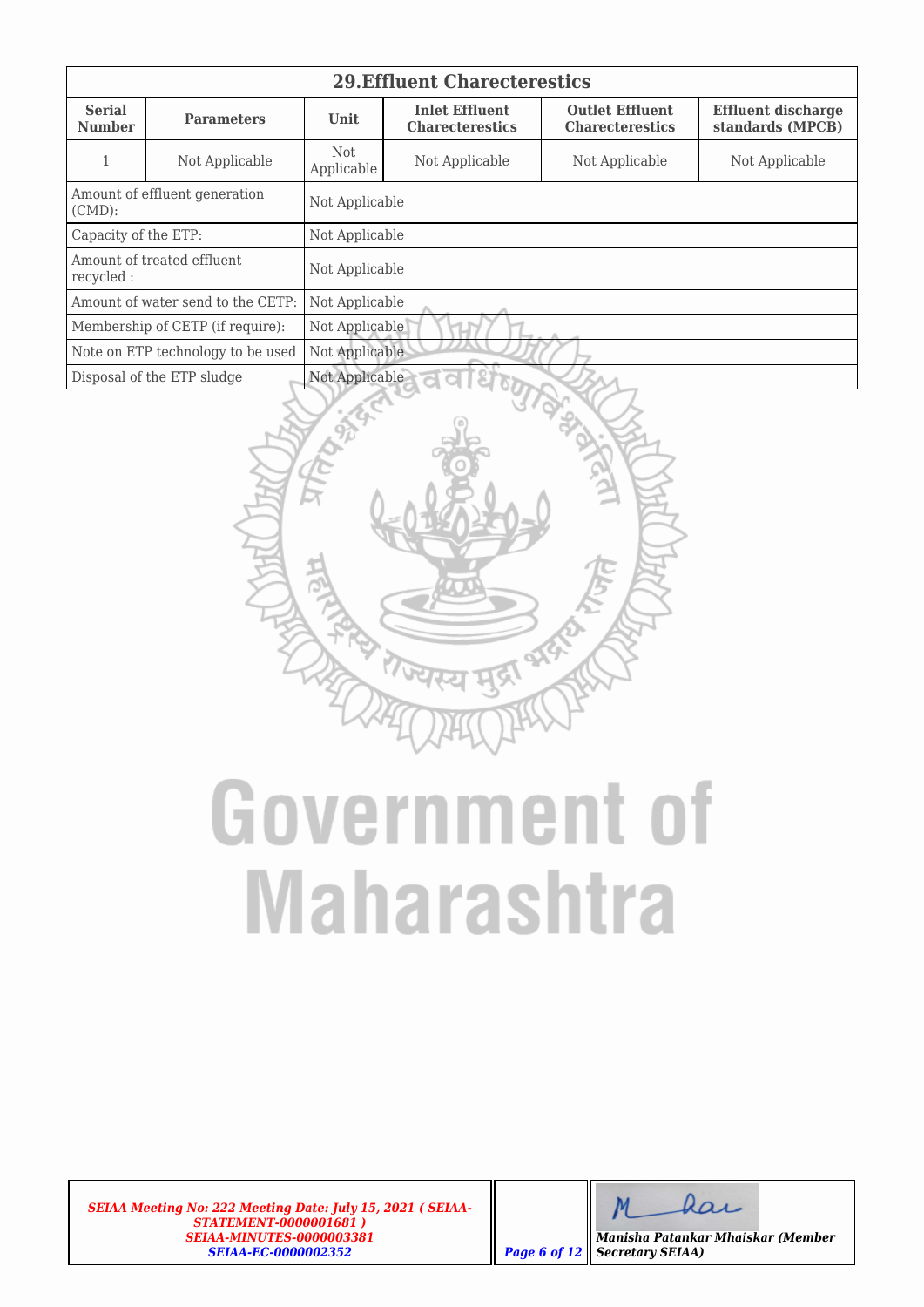| <b>30. Hazardous Waste Details</b> |                                                                               |                                                              |                                                              |                                                                      |                                                                  |                                            |                                    |                                                                                                                        |  |  |
|------------------------------------|-------------------------------------------------------------------------------|--------------------------------------------------------------|--------------------------------------------------------------|----------------------------------------------------------------------|------------------------------------------------------------------|--------------------------------------------|------------------------------------|------------------------------------------------------------------------------------------------------------------------|--|--|
| <b>Serial</b><br><b>Number</b>     |                                                                               | <b>Description</b>                                           | <b>UOM</b><br>Cat                                            |                                                                      | <b>Existing</b>                                                  | <b>Proposed</b>                            | <b>Total</b>                       | <b>Method of Disposal</b>                                                                                              |  |  |
| 1                                  |                                                                               | None                                                         | Not<br>Applicable                                            | <b>Not</b><br>Applicable                                             | Not<br>Applicable                                                | Not<br>Applicable                          | Not<br>Applicable                  | Not Applicable                                                                                                         |  |  |
|                                    | <b>31. Stacks emission Details</b>                                            |                                                              |                                                              |                                                                      |                                                                  |                                            |                                    |                                                                                                                        |  |  |
| <b>Serial</b><br><b>Number</b>     | <b>Section &amp; units</b>                                                    |                                                              | <b>Fuel Used with</b><br>Quantity                            |                                                                      | <b>Stack No.</b>                                                 | Height<br>from<br>ground<br>level (m)      | <b>Internal</b><br>diameter<br>(m) | <b>Temp. of Exhaust</b><br><b>Gases</b>                                                                                |  |  |
| $\mathbf{1}$                       |                                                                               | DG Set                                                       | Diesel 240 lph                                               |                                                                      | $\mathbf{1}$                                                     | 18.9                                       | 0.5                                | NA                                                                                                                     |  |  |
|                                    |                                                                               |                                                              |                                                              | 32. Details of Fuel to be used                                       |                                                                  |                                            |                                    |                                                                                                                        |  |  |
| <b>Serial</b><br><b>Number</b>     |                                                                               | <b>Type of Fuel</b>                                          |                                                              | <b>Existing</b>                                                      |                                                                  | <b>Proposed</b>                            |                                    | <b>Total</b>                                                                                                           |  |  |
| $\mathbf{1}$                       |                                                                               | None                                                         |                                                              | <b>NA</b>                                                            |                                                                  | <b>NA</b>                                  |                                    | NA                                                                                                                     |  |  |
| 33. Source of Fuel                 |                                                                               |                                                              | <b>NA</b>                                                    |                                                                      | $\alpha$                                                         |                                            |                                    |                                                                                                                        |  |  |
|                                    |                                                                               | 34. Mode of Transportation of fuel to site                   | <b>NA</b>                                                    |                                                                      |                                                                  |                                            |                                    |                                                                                                                        |  |  |
|                                    |                                                                               |                                                              |                                                              |                                                                      | 35.Energy                                                        |                                            |                                    |                                                                                                                        |  |  |
|                                    |                                                                               | <b>Source of power</b><br>supply:                            |                                                              | MSTCL, Maharashtra Govt.                                             |                                                                  |                                            |                                    |                                                                                                                        |  |  |
|                                    |                                                                               |                                                              | <b>During Construction</b><br><b>Phase: (Demand</b><br>Load) |                                                                      | Construction phase power supply will be met by DG sets. 2000 KVA |                                            |                                    |                                                                                                                        |  |  |
|                                    |                                                                               | DG set as Power<br>back-up during<br>construction phase      |                                                              | None                                                                 |                                                                  |                                            |                                    |                                                                                                                        |  |  |
|                                    |                                                                               | <b>During Operation</b><br>phase (Connected<br>load):        |                                                              | <b>214 MVA</b>                                                       |                                                                  |                                            |                                    |                                                                                                                        |  |  |
| <b>Power</b><br>requirement:       |                                                                               | <b>During Operation</b><br>phase (Demand<br>load):           |                                                              | 214 MVA                                                              |                                                                  |                                            |                                    |                                                                                                                        |  |  |
|                                    |                                                                               | <b>Transformer:</b>                                          |                                                              | <b>214 MVA</b>                                                       |                                                                  |                                            |                                    |                                                                                                                        |  |  |
|                                    |                                                                               | <b>DG</b> set as Power<br>back-up during<br>operation phase: |                                                              | 2 x 1000 KVA                                                         |                                                                  |                                            |                                    |                                                                                                                        |  |  |
|                                    |                                                                               | <b>Fuel used:</b>                                            |                                                              | Diesel                                                               |                                                                  |                                            |                                    |                                                                                                                        |  |  |
|                                    | <b>Details of high</b><br>tension line passing<br>through the plot if<br>any: |                                                              |                                                              | Two high tension lines are passing through the proposed project area |                                                                  |                                            |                                    |                                                                                                                        |  |  |
|                                    |                                                                               |                                                              |                                                              |                                                                      |                                                                  | Energy saving by non-conventional method:  |                                    |                                                                                                                        |  |  |
|                                    |                                                                               | panels as a energy saving by non conventional method.        |                                                              |                                                                      |                                                                  |                                            |                                    | Southern edge of each plot will have solar panel to harness solar energy. Also, building roofs have photovoltaic solar |  |  |
|                                    |                                                                               |                                                              |                                                              |                                                                      |                                                                  | 36. Detail calculations $\& \%$ of saving: |                                    |                                                                                                                        |  |  |
| <b>Serial</b><br><b>Number</b>     |                                                                               | <b>Energy Conservation Measures</b>                          |                                                              |                                                                      |                                                                  |                                            | Saving %                           |                                                                                                                        |  |  |
| $\mathbf{1}$                       |                                                                               | Yes, detail will give in EIA report                          |                                                              |                                                                      |                                                                  |                                            |                                    | Yes, detail will give in EIA report                                                                                    |  |  |
|                                    |                                                                               |                                                              |                                                              |                                                                      |                                                                  |                                            |                                    |                                                                                                                        |  |  |

| <b>SEIAA Meeting No: 222 Meeting Date: July 15, 2021 (SEIAA-</b><br><b>STATEMENT-0000001681)</b> |                                                 |
|--------------------------------------------------------------------------------------------------|-------------------------------------------------|
| SEIAA-MINUTES-0000003381                                                                         | Manisha Patankar Mhaiskar (Member               |
| <i><b>SEIAA-EC-0000002352</b></i>                                                                | <b>Page 7 of 12</b>    <b>Secretary SEIAA</b> ) |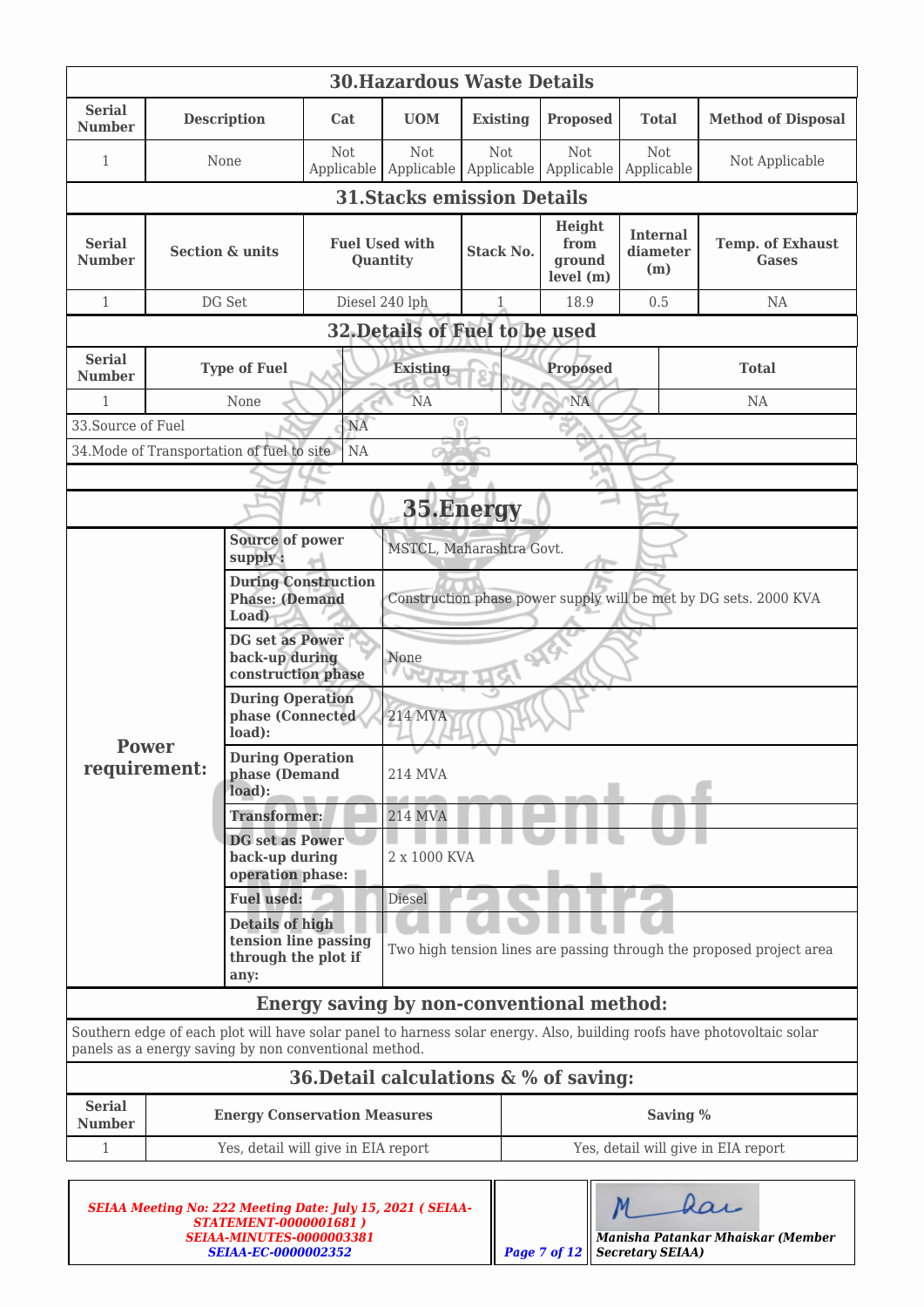|                                  | 37. Details of pollution control Systems |                                                                               |                                                                |                                                                                                             |                                                 |                                                                                                             |                                 |                   |                                           |                                    |  |  |
|----------------------------------|------------------------------------------|-------------------------------------------------------------------------------|----------------------------------------------------------------|-------------------------------------------------------------------------------------------------------------|-------------------------------------------------|-------------------------------------------------------------------------------------------------------------|---------------------------------|-------------------|-------------------------------------------|------------------------------------|--|--|
| <b>Source</b>                    |                                          |                                                                               | <b>Existing pollution control system</b>                       |                                                                                                             |                                                 | Proposed to be installed                                                                                    |                                 |                   |                                           |                                    |  |  |
| 2 x 1000<br><b>KVA DG</b><br>Set |                                          | Not Applicable                                                                |                                                                | Available latest technology will be used                                                                    |                                                 |                                                                                                             |                                 |                   |                                           |                                    |  |  |
|                                  | <b>Budgetary allocation</b>              | Capital cost:                                                                 |                                                                |                                                                                                             | Detail will give in EIA report                  |                                                                                                             |                                 |                   |                                           |                                    |  |  |
| O&M cost):                       | (Capital cost and                        | O & M cost:                                                                   |                                                                | Detail will give in EIA report                                                                              |                                                 |                                                                                                             |                                 |                   |                                           |                                    |  |  |
|                                  |                                          |                                                                               | 38. Environmental Management plan Budgetary Allocation         |                                                                                                             |                                                 |                                                                                                             |                                 |                   |                                           |                                    |  |  |
|                                  |                                          |                                                                               | a) Construction phase (with Break-up):                         |                                                                                                             |                                                 |                                                                                                             |                                 |                   |                                           |                                    |  |  |
| <b>Serial</b><br><b>Number</b>   |                                          | <b>Attributes</b>                                                             |                                                                | Parameter                                                                                                   |                                                 |                                                                                                             |                                 |                   | <b>Total Cost per annum (Rs. In Lacs)</b> |                                    |  |  |
| 1                                |                                          | Construction                                                                  |                                                                | Construction of STP &<br>STP conveying<br>18000000<br>pipelines and other<br>environmental related<br>works |                                                 |                                                                                                             |                                 |                   |                                           |                                    |  |  |
|                                  |                                          |                                                                               | b) Operation Phase (with Break-up):                            |                                                                                                             |                                                 |                                                                                                             |                                 |                   |                                           |                                    |  |  |
| <b>Serial</b><br><b>Number</b>   |                                          | Component                                                                     |                                                                | <b>Description</b>                                                                                          |                                                 | Capital cost Rs. In<br>Lacs                                                                                 |                                 |                   | cost (Rs. in Lacs/yr)                     | <b>Operational and Maintenance</b> |  |  |
| $\mathbf{1}$                     |                                          | Dust Suppression on<br>internal approach<br>roads and site<br>connecting road |                                                                |                                                                                                             | Water tankers will be<br>Not Applicable<br>used |                                                                                                             |                                 |                   |                                           | 5.0                                |  |  |
| 2                                |                                          | Sewage Treatment<br>Plant                                                     |                                                                | Operation and<br>Maintenance                                                                                | 142.9                                           |                                                                                                             |                                 | 5.0               |                                           |                                    |  |  |
| 3                                |                                          | Greenbelt<br>Development                                                      |                                                                | Leveling and<br>18.0<br>developing                                                                          |                                                 |                                                                                                             |                                 | 10.0              |                                           |                                    |  |  |
| 4                                |                                          | Environmental<br>Monitoring                                                   |                                                                | Monitoring of<br>Environmental<br>parameters                                                                |                                                 | Not Applicable                                                                                              |                                 | 4.0               |                                           |                                    |  |  |
| 5                                |                                          | Site Housekeeping                                                             |                                                                | Housekeeping of<br>11.52<br>Not Applicable<br>proposed project area                                         |                                                 |                                                                                                             |                                 |                   |                                           |                                    |  |  |
| 6                                | <b>Environmental Works</b>               | Miscellaneous                                                                 | Environmental related                                          | works                                                                                                       |                                                 | 20.0                                                                                                        |                                 |                   | 5.0                                       |                                    |  |  |
|                                  |                                          |                                                                               | 39. Storage of chemicals (inflamable/explosive/hazardous/toxic |                                                                                                             |                                                 |                                                                                                             |                                 |                   |                                           |                                    |  |  |
|                                  |                                          |                                                                               |                                                                | substances)                                                                                                 |                                                 |                                                                                                             |                                 |                   |                                           |                                    |  |  |
| <b>Description</b>               |                                          | <b>Status</b>                                                                 |                                                                | <b>Storage</b><br>Location<br>Capacity<br>in MT                                                             |                                                 | <b>Maximum</b><br>Quantity<br><sub>of</sub><br><b>Storage</b><br>at any<br>point of<br>time in<br><b>MT</b> | Consumption<br>/ Month in<br>MT |                   | Source of<br><b>Supply</b>                | <b>Means</b> of<br>transportation  |  |  |
| None                             |                                          | Not<br>Applicable                                                             | Not Applicable                                                 |                                                                                                             | Not<br>Applicable                               | Not<br>Applicable                                                                                           |                                 | Not<br>Applicable | Not<br>Applicable                         | Not Applicable                     |  |  |
|                                  |                                          |                                                                               |                                                                |                                                                                                             |                                                 | <b>40. Any Other Information</b>                                                                            |                                 |                   |                                           |                                    |  |  |
|                                  | No Information Available                 |                                                                               |                                                                |                                                                                                             |                                                 |                                                                                                             |                                 |                   |                                           |                                    |  |  |

dar  $M$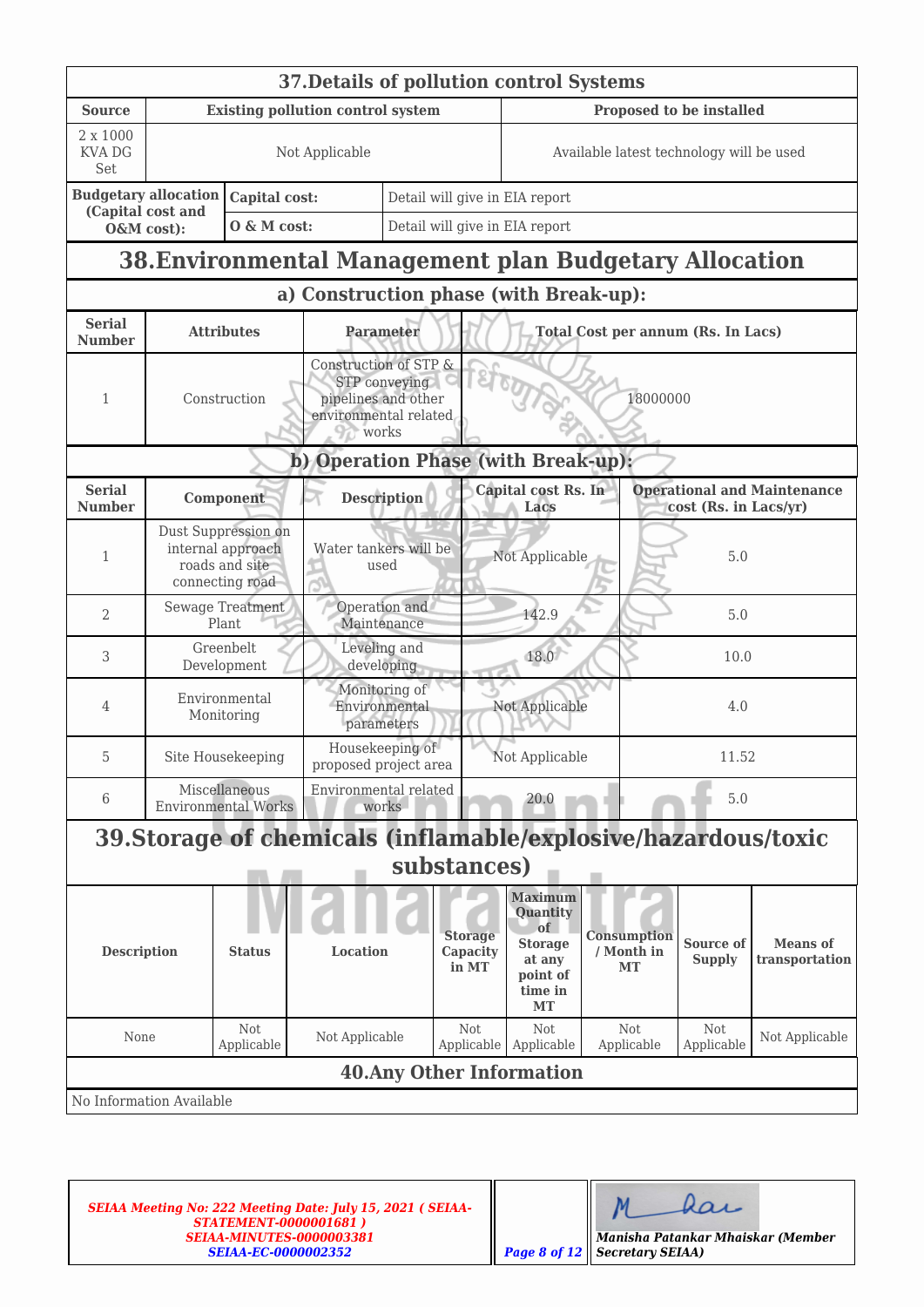| <b>CRZ/ RRZ clearance</b><br>obtain, if any:                                                                                               | Not Applicable                                                            |
|--------------------------------------------------------------------------------------------------------------------------------------------|---------------------------------------------------------------------------|
| <b>Distance from</b><br><b>Protected Areas /</b><br><b>Critically Polluted</b><br>areas / Eco-sensitive<br>areas/inter-State<br>boundaries | No protected area is falling in 10 km radius of the proposed project site |
| Category as per<br>schedule of EIA<br><b>Notification sheet</b>                                                                            | 8(b) - Township and Area Development Project                              |
| <b>Court cases pending</b><br>if any                                                                                                       | N <sub>0</sub>                                                            |
| <b>Other Relevant</b><br><b>Informations</b>                                                                                               | N <sub>0</sub>                                                            |
| Have you previously<br>submitted<br><b>Application online</b><br>on MOEF Website.                                                          | Yes                                                                       |
| Date of online<br>submission                                                                                                               | 01-01-1900                                                                |

**3. The proposal has been considered by SEIAA in its 222nd meeting & decided to accord environmental clearance to the said project under the provisions of Environment Impact Assessment Notification, 2006 subject to implementation of the following terms and conditions:**

## **Specific Conditions:**

|    | PP to undertake Meyawaki plantation of native and indigenous trees such as Banyan, Peeple, Neem, Jamun<br>and other suitable trees as per the Forest Department, Govt. of Maharashtra circular no<br>SaVaVi-2019/C.R.3/F-11, dated 25th June, 2019. The said plantation to be completed in the first year of<br>operation of Environmental Clearance under expert quidance of Miyawaki experts / arborist. |
|----|------------------------------------------------------------------------------------------------------------------------------------------------------------------------------------------------------------------------------------------------------------------------------------------------------------------------------------------------------------------------------------------------------------|
| ш  | PP to strictly adhere to all the conditions mentioned in Maharashtra (Urban Areas) Protection and<br>Preservation of Trees Act, 1975 as amended during the validity of Environment Clearance.                                                                                                                                                                                                              |
| Ш  | PP to achieve at least 5% of total energy requirement from solar/other renewable sources.                                                                                                                                                                                                                                                                                                                  |
| IV | PP Shall comply with Standard EC conditions mentioned in the Office Memorandum issued by MoEF& CC<br>vide F.No.22-34/2018-IA.III dt.04.01.2019.                                                                                                                                                                                                                                                            |
|    | EIAA after deliberation decided to grant Environment Clearance for-FSI-62711.40 m2, Non FSI-6503.93<br>m2, Total BUA- 69215.33 m2 (Plan Approval dated 03.10.2019).                                                                                                                                                                                                                                        |

## **General Conditions:**

# **Government of Maharashtra**

*SEIAA Meeting No: 222 Meeting Date: July 15, 2021 ( SEIAA-STATEMENT-0000001681 ) SEIAA-MINUTES-0000003381 SEIAA-EC-0000002352 Page 9 of 12*

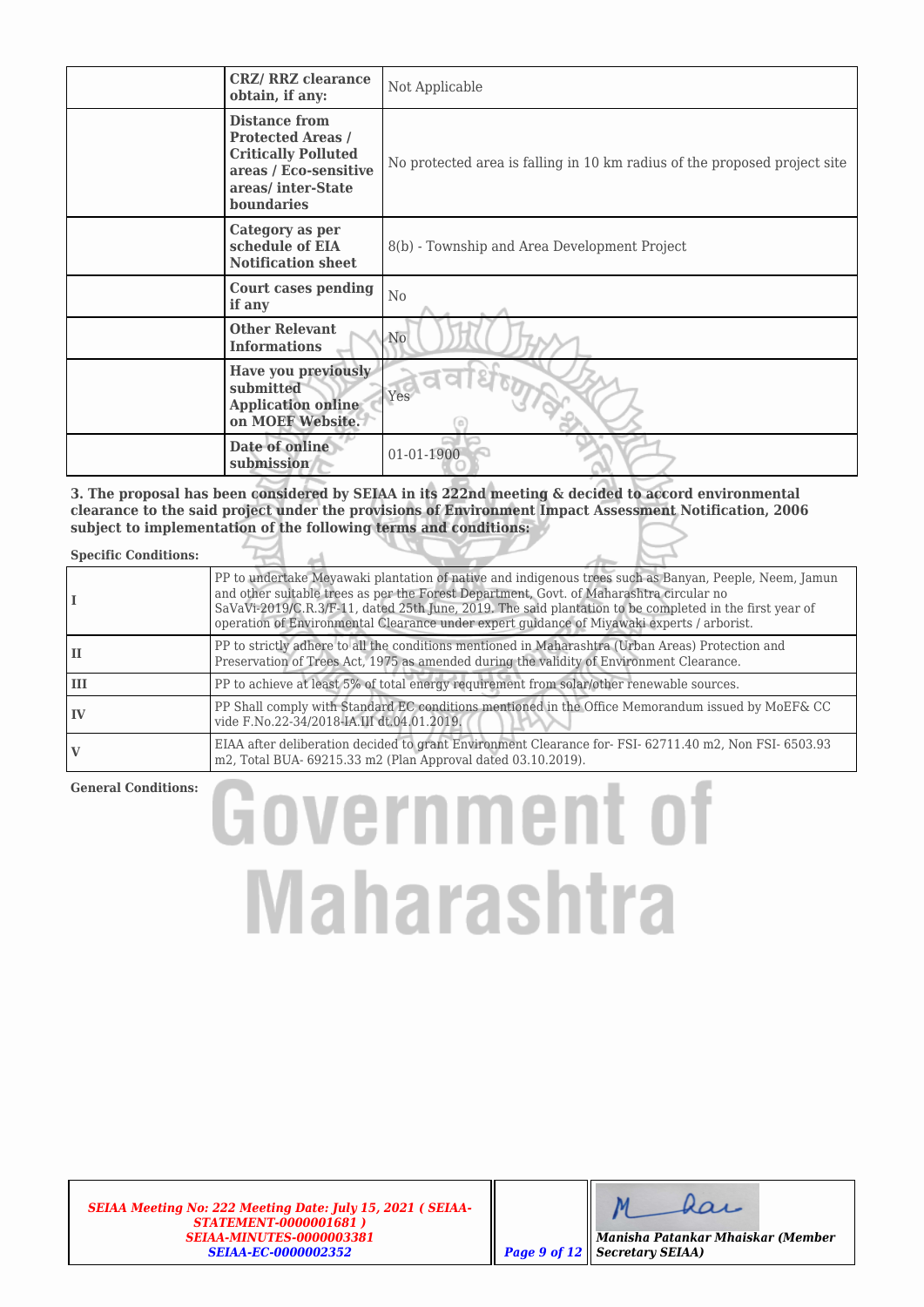a) Construction Phase :- I. The solid waste generated should be properly collected and segregated. Dry/inert solid waste should be disposed of to the approved sites for land filling after recovering recyclable material. II. Disposal of muck, Construction spoils, including bituminous material during construction phase should not create any adverse effect on the neighbouring communities and be disposed taking the necessary precautions for general safety and health aspects of people, only in the approved sites with the approval of competent authority. III. Any hazardous waste generated during construction phase should be disposed off as per applicable rules and norms with necessary approvals of the Maharashtra Pollution Control Board. IV. Adequate drinking water and sanitary facilities should be provided for construction workers at the site. Provision should be made for mobile toilets. The safe disposal of wastewater and solid wastes generated during the construction phase should be ensured. V. Arrangement shall be made that waste water and storm water do not get mixed. VI. Water demand during construction should be reduced by use of pre-mixed concrete, curing agents and other best practices. VII. The ground water level and its quality should be monitored regularly in consultation with Ground Water Authority. VIII. Permission to draw ground water for construction of basement if any shall be obtained from the competent Authority prior to construction/operation of the project. IX. Fixtures for showers, toilet flushing and drinking should be of low flow either by use of aerators or pressure reducing devices or sensor based control. X. The Energy Conservation Building code shall be strictly adhered to. XI. All the topsoil excavated during construction activities should be stored for use in horticulture / landscape development within the project site. XII. Additional soil for levelling of the proposed site shall be generated within the sites (to the extent possible) so that natural drainage system of the area is protected and improved. XIII. Soil and ground water samples will be tested to ascertain that there is no threat to ground water quality by leaching of heavy metals and other toxic contaminants. XIV. PP to strictly adhere to all the conditions mentioned in Maharashtra (Urban Areas) Protection and Preservation of Trees Act, 1975 as amended during the validity of Environment Clearance. XV. The diesel generator sets to be used during construction phase should be low sulphur diesel type and should conform to Environments (Protection) Rules prescribed for air and noise emission standards. XVI. PP to strictly adhere to all the conditions mentioned in Maharashtra (Urban Areas) Protection and Preservation of Trees Act, 1975 as amended during the validity of Environment Clearance. XVII. Vehicles hired for transportation of Raw material shall strictly comply the emission norms prescribed by Ministry of Road Transport & Highways Department. The vehicle shall be adequately covered to avoid spillage/leakages. XVIII. Ambient noise levels should conform to residential standards both during day and night. Incremental pollution loads on the ambient air and noise quality should be closely monitored during construction phase. Adequate measures should be made to reduce ambient air and noise level during construction phase, so as to conform to the stipulated standards by CPCB/MPCB. XIX. Diesel power generating sets proposed as source of backup power for elevators and common area illumination during construction phase should be of enclosed type and conform to rules made under the Environment (Protection) Act, 1986. The height of stack of DG sets should be equal to the height needed for the combined capacity of all proposed DG sets. Use low sulphur diesel is preferred. The location of the DG sets may be decided with in consultation with Maharashtra Pollution Control Board. XX. Regular supervision of the above and other measures for monitoring should be in place all through the construction phase, so as to avoid disturbance to the surroundings by a separate environment cell /designated person.

## Government of **Maharashtra**

*SEIAA Meeting No: 222 Meeting Date: July 15, 2021 ( SEIAA-STATEMENT-0000001681 ) SEIAA-MINUTES-0000003381 SEIAA-EC-0000002352*

**I**



*Page 10 of 12 Manisha Patankar Mhaiskar (Member Secretary SEIAA)*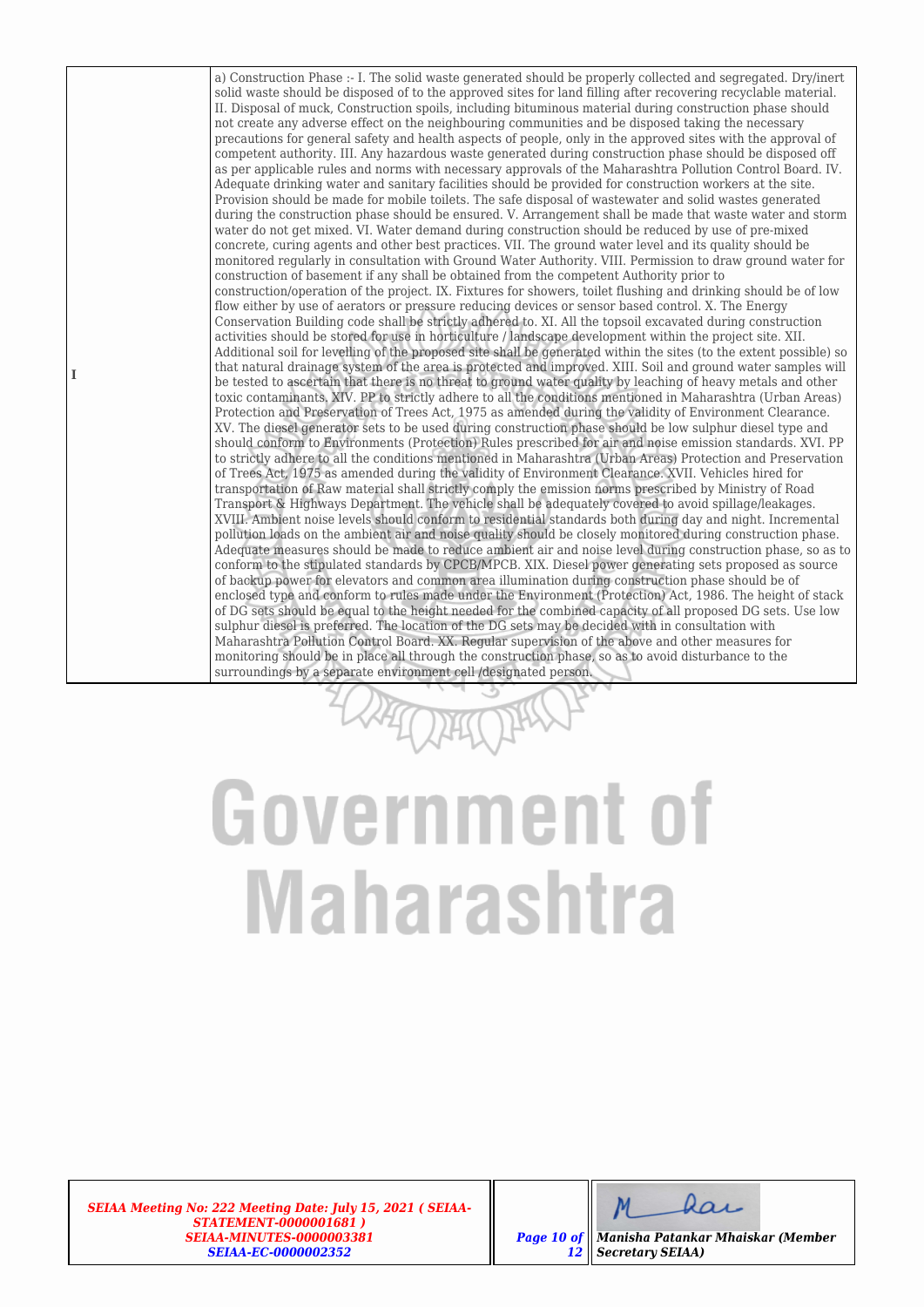| $\mathbf{I}$ | Operation phase:- I. a) The solid waste generated should be properly collected and segregated. b) Wet waste<br>should be treated by Organic Waste Converter and treated waste (manure) should be utilized in the existing<br>premises for gardening. And, no wet garbage will be disposed outside the premises. c) Dry/inert solid waste<br>should be disposed of to the approved sites for land filling after recovering recyclable material. II. E-waste<br>shall be disposed through Authorized vendor as per E-waste (Management and Handling) Rules, 2016. III. a)<br>The installation of the Sewage Treatment Plant (STP) should be certified by an independent expert and a<br>report in this regard should be submitted to the MPCB and Environment department before the project is<br>commissioned for operation. Treated effluent emanating from STP shall be recycled/ reused to the maximum<br>extent possible. Treatment of 100% grey water by decentralized treatment should be done. Necessary<br>measures should be made to mitigate the odour problem from STP. b) PP to give100 % treatment to sewage<br>/Liquid waste and explore the possibility to recycle at least 50 % of water, Local authority should ensure this.<br>IV. Project proponent shall ensure completion of STP, MSW disposal facility, green belt development prior to<br>occupation of the buildings. As agreed during the SEIAA meeting, PP to explore possibility of utilizing excess<br>treated water in the adjacent area for gardening before discharging it into sewer line No physical occupation<br>or allotment will be given unless all above said environmental infrastructure is installed and made functional<br>including water requirement. V. The Occupancy Certificate shall be issued by the Local Planning Authority to<br>the project only after ensuring sustained availability of drinking water, connectivity of sewer line to the<br>project site and proper disposal of treated water as per environmental norms. VI. Traffic congestion near the<br>entry and exit points from the roads adjoining the proposed project site must be avoided. Parking should be<br>fully internalized and no public space should be utilized. VII. PP to provide adequate electric charging points<br>for electric vehicles (EVs). VIII. Green Belt Development shall be carried out considering CPCB guidelines<br>including selection of plant species and in consultation with the local DFO/ Agriculture Dept. IX. A separate<br>environment management cell with qualified staff shall be set up for implementation of the stipulated<br>environmental safeguards. X. Separate funds shall be allocated for implementation of environmental<br>protection measures/EMP along with item-wise breaks-up. These cost shall be included as part of the project<br>cost. The funds earmarked for the environment protection measures shall not be diverted for other purposes.<br>XI. The project management shall advertise at least in two local newspapers widely circulated in the region<br>around the project, one of which shall be in the Marathi language of the local concerned within seven days of<br>issue of this letter, informing that the project has been accorded environmental clearance and copies of<br>clearance letter are available with the Maharashtra Pollution Control Board and may also be seen at Website<br>at http://parivesh.nic.in XII. Project management should submit half yearly compliance reports in respect of<br>the stipulated prior environment clearance terms and conditions in hard & soft copies to the MPCB & this<br>department, on 1st June & 1st December of each calendar year. XIII. A copy of the clearance letter shall be<br>sent by proponent to the concerned Municipal Corporation and the local NGO, if any, from whom<br>suggestions/representations, if any, were received while processing the proposal. The clearance letter shall<br>also be put on the website of the Company by the proponent. XIV. The proponent shall upload the status of<br>compliance of the stipulated EC conditions, including results of monitored data on their website and shall<br>update the same periodically. It shall simultaneously be sent to the Regional Office of MoEF, the respective<br>Zonal Office of CPCB and the SPCB. The criteria pollutant levels namely; SPM, RSPM. SO2, NOx (ambient<br>levels as well as stack emissions) or critical sector parameters, indicated for the project shall be monitored<br>and displayed at a convenient location near the main gate of the company in the public domain. |
|--------------|--------------------------------------------------------------------------------------------------------------------------------------------------------------------------------------------------------------------------------------------------------------------------------------------------------------------------------------------------------------------------------------------------------------------------------------------------------------------------------------------------------------------------------------------------------------------------------------------------------------------------------------------------------------------------------------------------------------------------------------------------------------------------------------------------------------------------------------------------------------------------------------------------------------------------------------------------------------------------------------------------------------------------------------------------------------------------------------------------------------------------------------------------------------------------------------------------------------------------------------------------------------------------------------------------------------------------------------------------------------------------------------------------------------------------------------------------------------------------------------------------------------------------------------------------------------------------------------------------------------------------------------------------------------------------------------------------------------------------------------------------------------------------------------------------------------------------------------------------------------------------------------------------------------------------------------------------------------------------------------------------------------------------------------------------------------------------------------------------------------------------------------------------------------------------------------------------------------------------------------------------------------------------------------------------------------------------------------------------------------------------------------------------------------------------------------------------------------------------------------------------------------------------------------------------------------------------------------------------------------------------------------------------------------------------------------------------------------------------------------------------------------------------------------------------------------------------------------------------------------------------------------------------------------------------------------------------------------------------------------------------------------------------------------------------------------------------------------------------------------------------------------------------------------------------------------------------------------------------------------------------------------------------------------------------------------------------------------------------------------------------------------------------------------------------------------------------------------------------------------------------------------------------------------------------------------------------------------------------------------------------------------------------------------------------------------------------------------------------------------------------------------------------------------------------------------------------------------------------------------------------------------------------------------------------------------------------------------------------------------------------------------------------------------------------------------------------------------------------------------------------------------------------------------------------------------------------------------------------------------------------------------------------------------------------------------------------------------------------------------------------------------------------------------------------------------------------------------------------------------------------------------------------------------------------------------------------------------------------------------------------------------------------------------------------------|
| III          | General EC Conditions:- I. PP has to strictly abide by the conditions stipulated by SEAC& SEIAA. II. If<br>applicable Consent for Establishment" shall be obtained from Maharashtra Pollution Control Board under Air<br>and Water Act and a copy shall be submitted to the Environment department before start of any construction<br>work at the site. III. Under the provisions of Environment (Protection) Act, 1986, legal action shall be<br>initiated against the project proponent if it was found that construction of the project has been started<br>without obtaining environmental clearance. IV. The project proponent shall also submit six monthly reports<br>on the status of compliance of the stipulated EC conditions including results of monitored data (both in hard<br>copies as well as by e-mail) to the respective Regional Office of MoEF, the respective Zonal Office of CPCB<br>and the SPCB. V. The environmental statement for each financial year ending 31st March in Form-V as is<br>mandated to be submitted by the project proponent to the concerned State Pollution Control Board as<br>prescribed under the Environment (Protection) Rules, 1986, as amended subsequently, shall also be put on<br>the website of the company along with the status of compliance of EC conditions and shall also be sent to the<br>respective Regional Offices of MoEF by e-mail. VI. No further Expansion or modifications, other than<br>mentioned in the EIA Notification, 2006 and its amendments, shall be carried out without prior approval of<br>the SEIAA. In case of deviations or alterations in the project proposal from those submitted to SEIAA for<br>clearance, a fresh reference shall be made to the SEIAA. as applicable to assess the adequacy of conditions<br>imposed and to add additional environmental protection measures required, if any. VII. This environmental<br>clearance is issued subject to obtaining NOC from Forestry & Wild life angle including clearance from the<br>standing committee of the National Board for Wild life as if applicable & this environment clearance does not<br>necessarily implies that Forestry & Wild life clearance granted to the project which will be considered<br>separately on merit.                                                                                                                                                                                                                                                                                                                                                                                                                                                                                                                                                                                                                                                                                                                                                                                                                                                                                                                                                                                                                                                                                                                                                                                                                                                                                                                                                                                                                                                                                                                                                                                                                                                                                                                                                                                                                                                                                                                                                                                                                                                                                                                                                                                                                                                                                                                                                                                       |

*SEIAA Meeting No: 222 Meeting Date: July 15, 2021 ( SEIAA-STATEMENT-0000001681 ) SEIAA-MINUTES-0000003381 SEIAA-EC-0000002352*